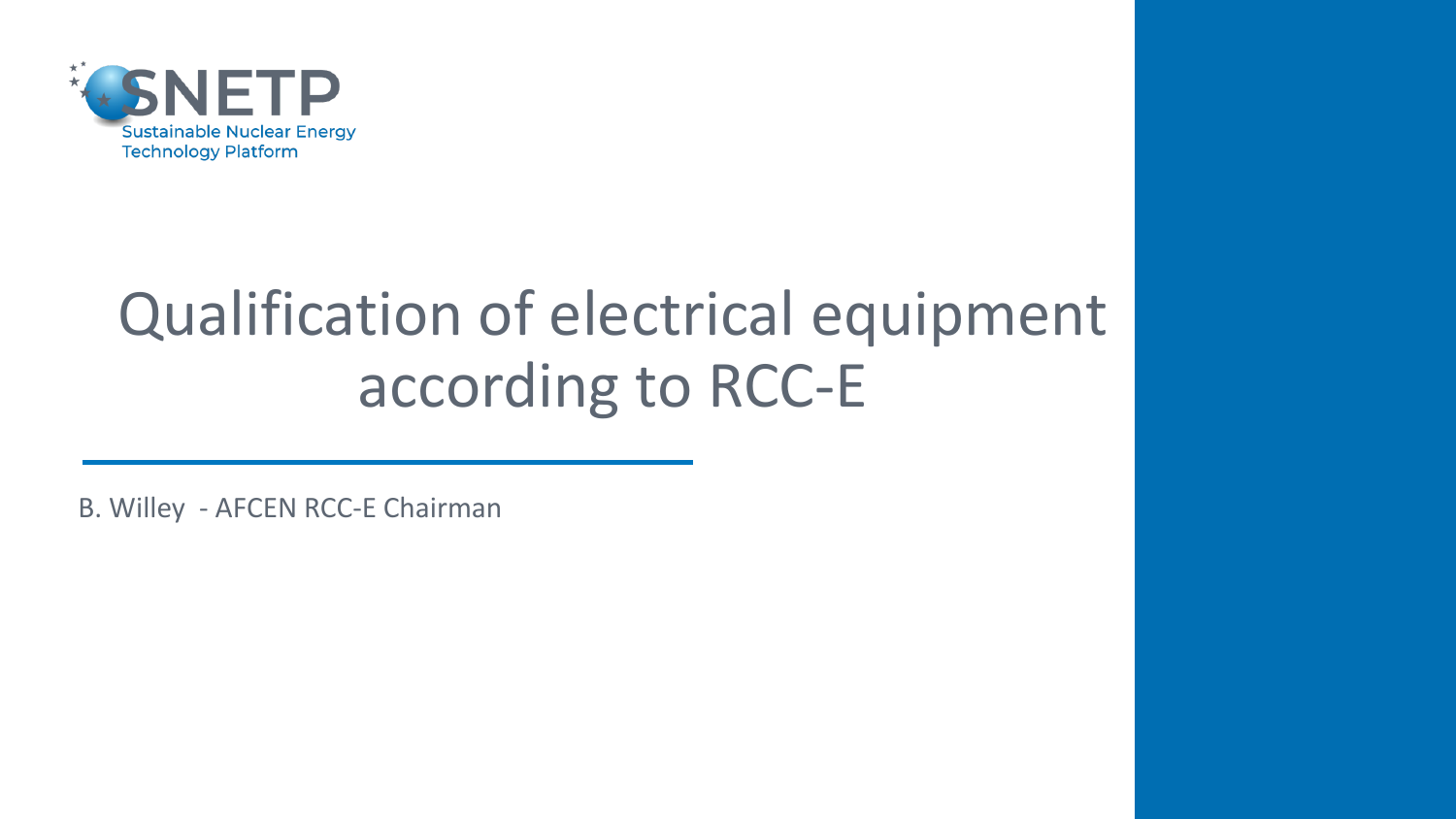## Agenda

● A few words about AFCEN and RCC-E

Equipment Qualification : what for ?

**Qualification preservation** 

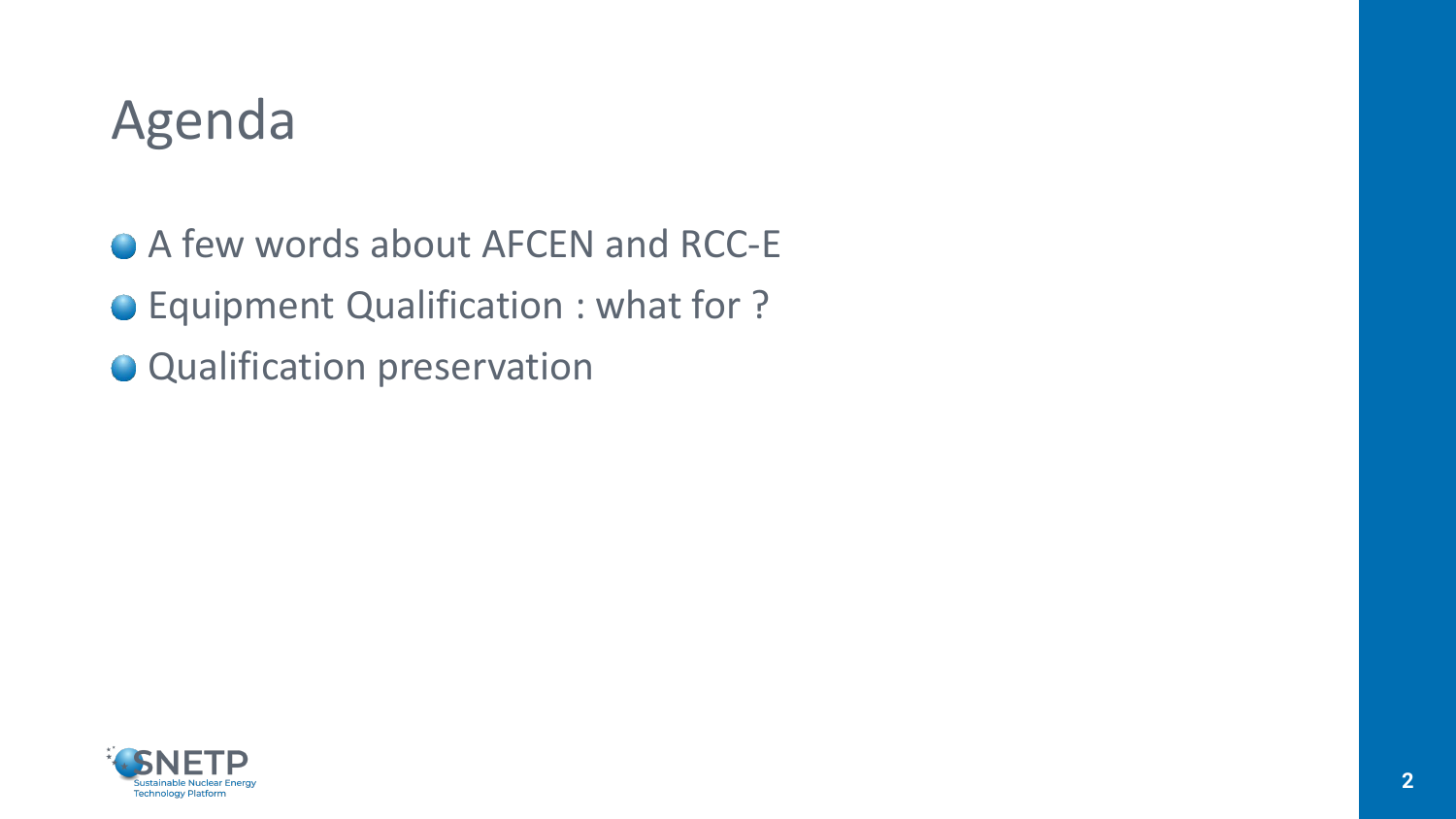## <span id="page-2-0"></span>A few words about AFCEN and RCC-E

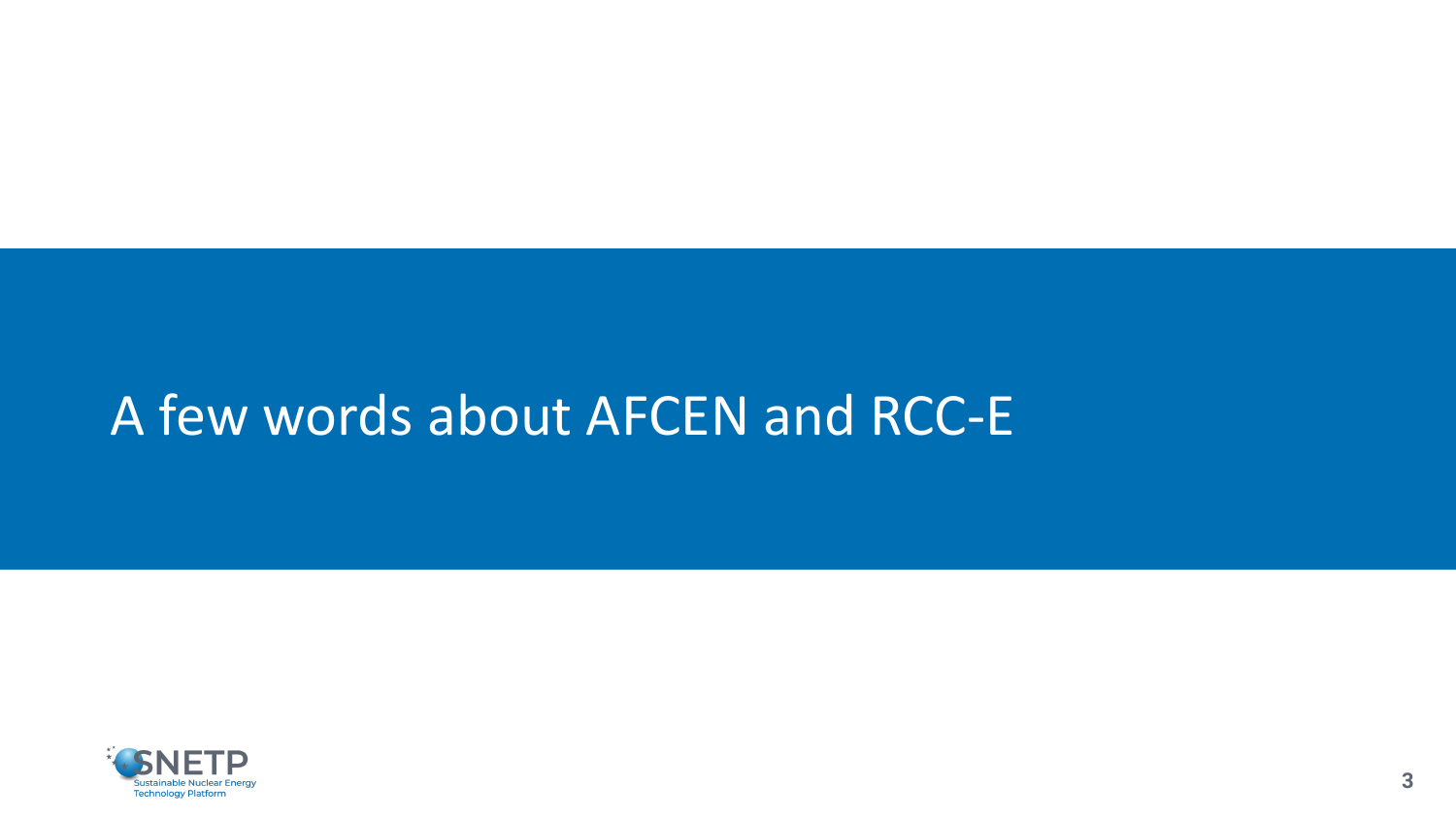# What is AFCEN?

#### AFCEN is an International Standard Developing Organization whose primary purpose is to:

- Produce **up-to-date codes** offering accurate and practical rules for the design, construction and in-service inspection of components for use in industrial or experimental nuclear facilities **(RCC codes),**
- Ensure certified and readily-available **training programs** enabling code users to achieve a high level of expertise, knowledge and practical skills in using AFCEN codes.
- **AFCEN** comprises (2021) 67 institutional members, representing more than **880 experts** who contribute to the development and continuous improvement of AFCEN codes at the international level.

#### AFCEN Codes are a set of rules:

- Covering a wide range of technical fields: mechanical engineering, electricity and I&C systems, nuclear fuel, civil **engineering works and fire protection systems,**
- **Improved for the last 40 years,** particularly by using feedback that has been acquired from building and operating over 130 nuclear reactors around the world,
- **Generic,** not specific to a particular project

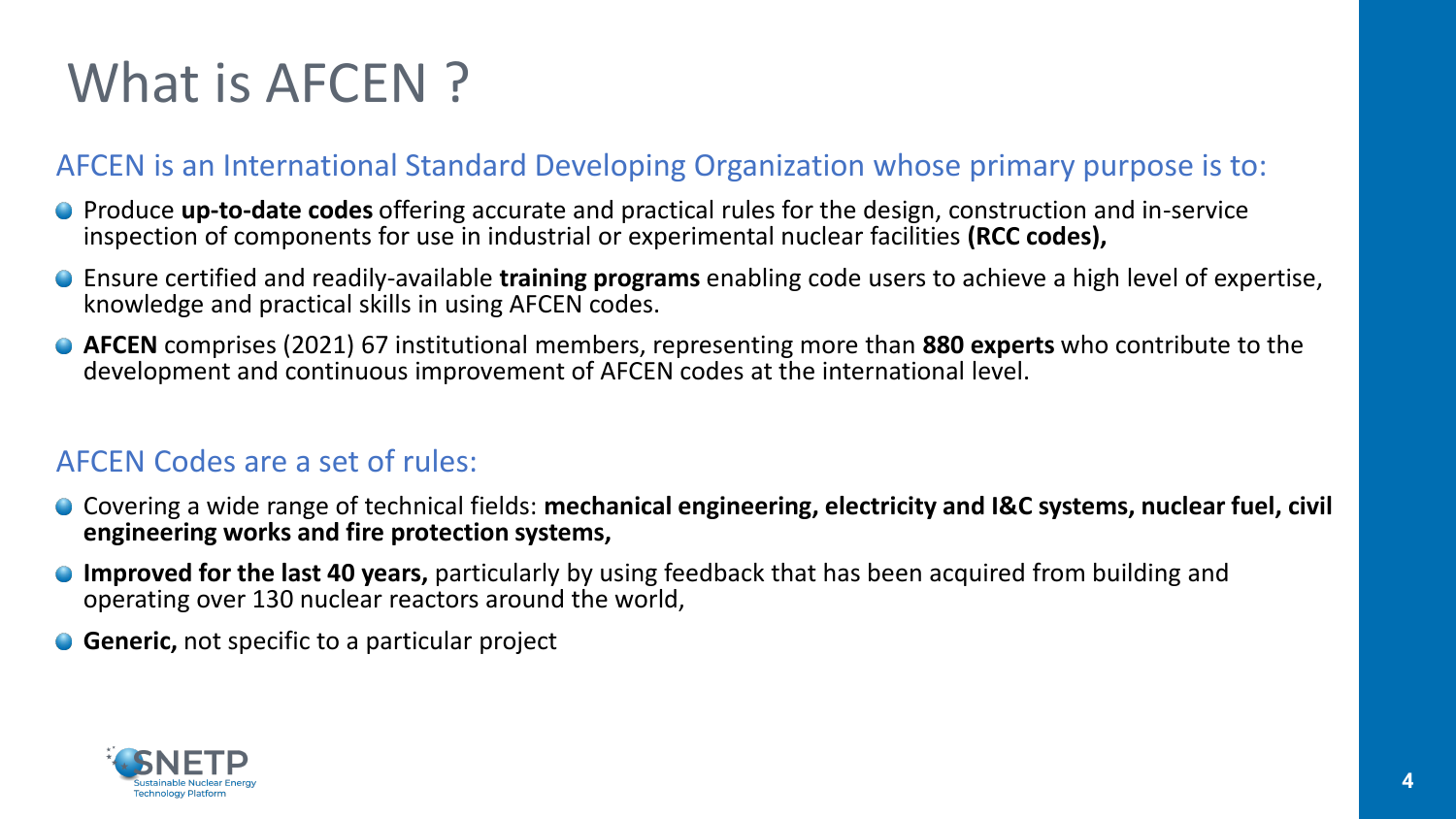### RCC-E overview

The RCC-E code provides a series of rules applicable to the **electrical and I&C systems and equipment**  in order to guarantee safety of a PWR plant or other facilities, including EPR2 and SMR.





**OUT of SCOPE**

• telecom networks,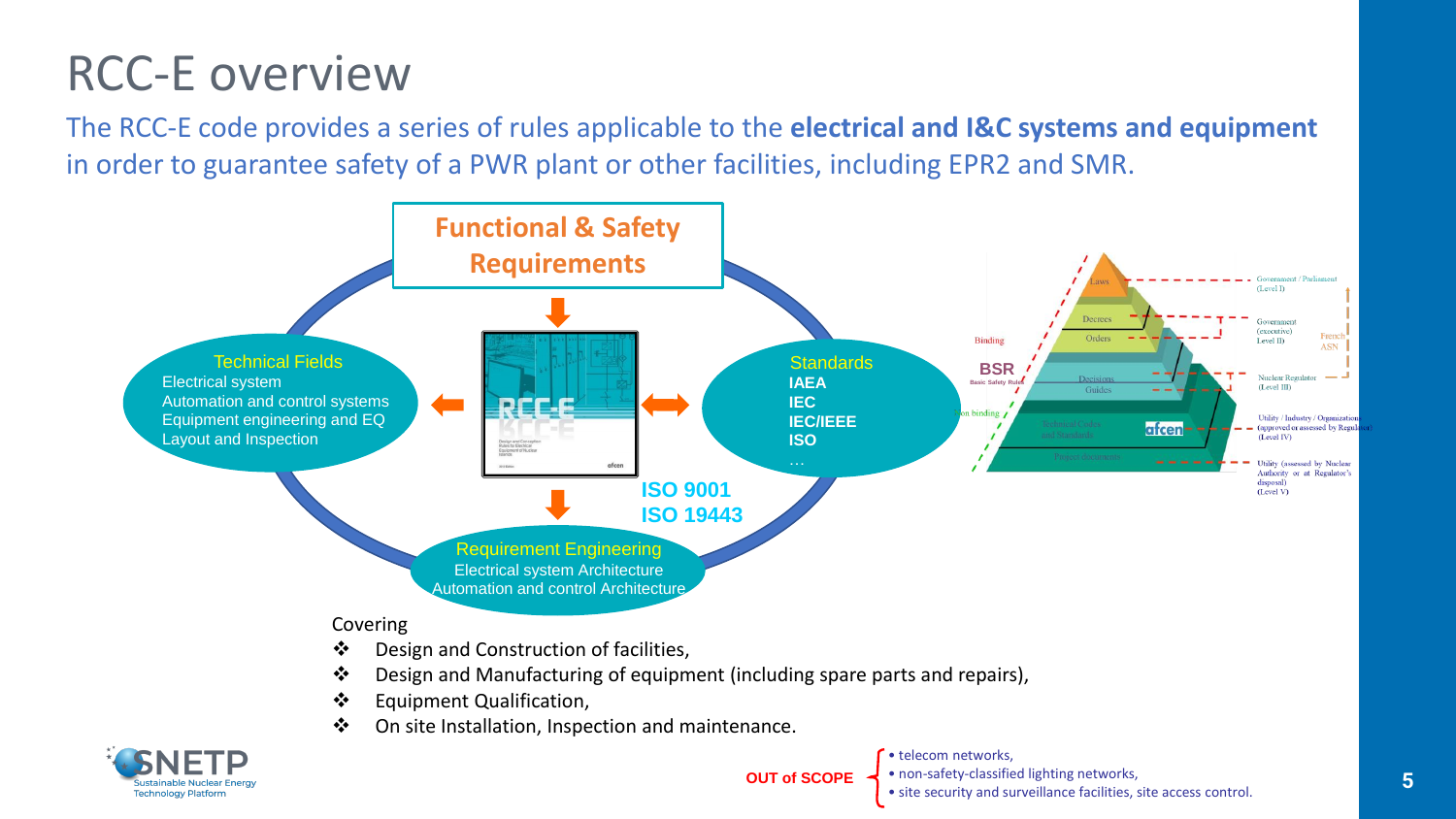#### What are RCC-E aims ?



**THT-400kV** 

1) Ensure safety in the Facility and Equipment Design, Construction, Manufacturing and on site Installation and Inspection



2) Provide a reliable source of power with safety requirements => Electrical system



3) Monitor, inform, perform automatic actions => Automation and control systems, including cybersecurity prospects.



4) Ensure the independence required by the installation of equipment and systems => Layout of electrical and I&C systems



5) Provide reliable and qualified equipment in degraded environmental conditions => Equipment engineering and EQ





**Based on functional and safety requirements, RCC-E ensures that the systems and components fulfil the required functions during the requested operating lifetime.**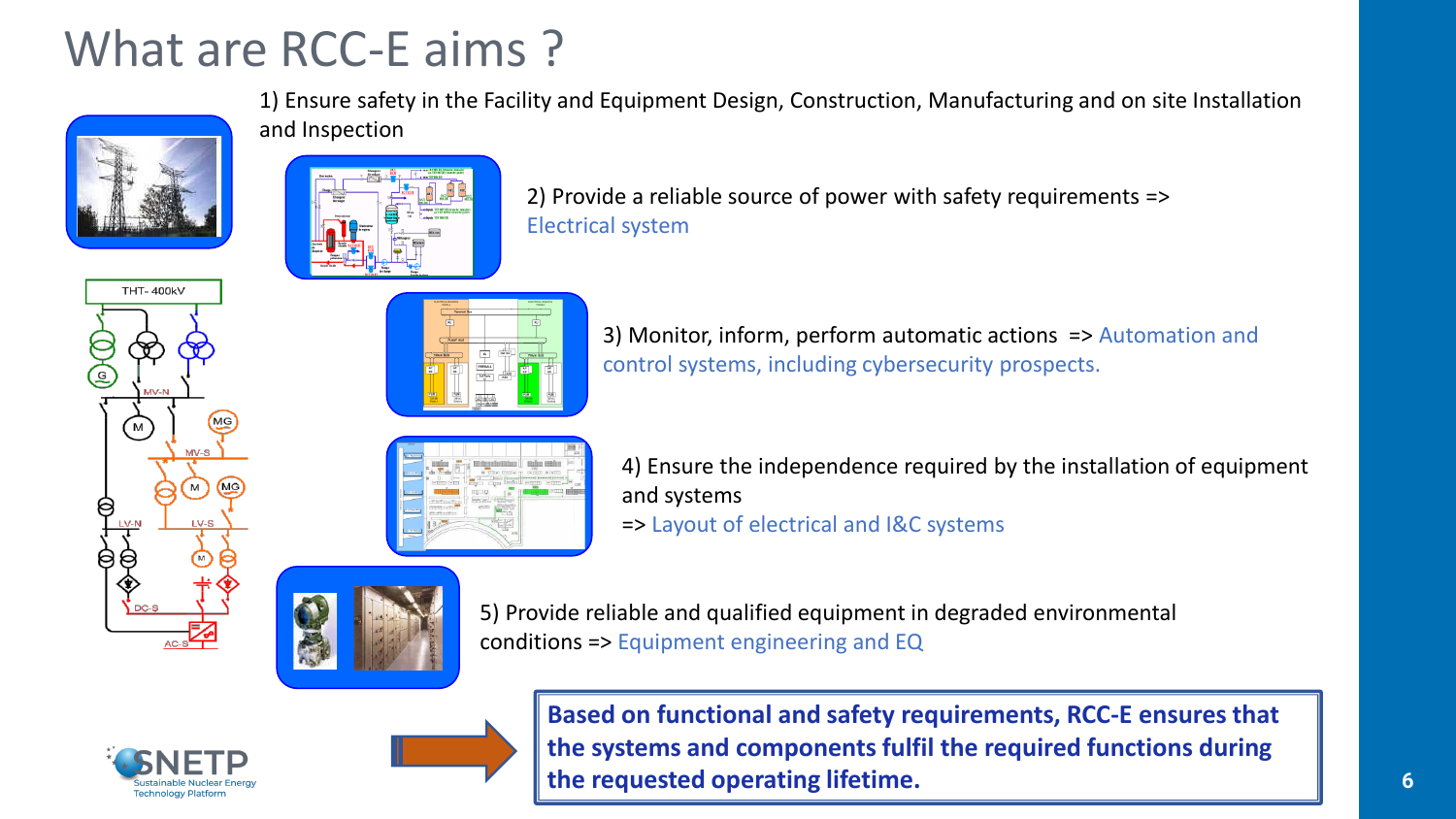## <span id="page-6-0"></span>Equipment Qualification : what for ?

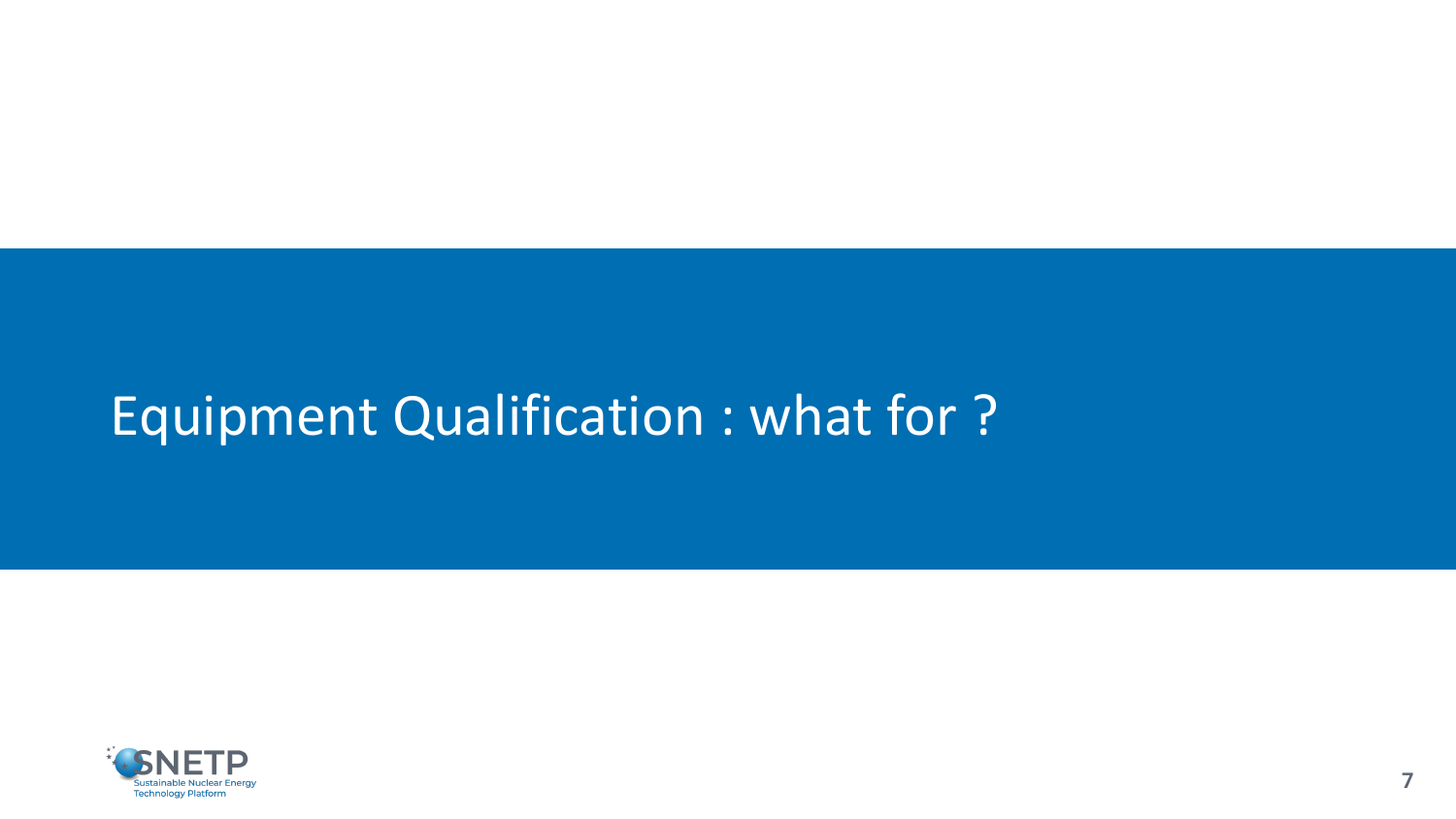## Electrical Equipment Qualification Process

#### Scope (**IAEA Safety Guide on Equipment Qualification – SSG 69**)

➢ **Items important to safety**



➢ **Electrical, instrumentation and controls including smart devices, electromechanical, active mechanical equipment and interfaces associated with this equipment** (e.g. seals, gaskets, connections, mounting structures and their anchoring)

#### Objective (**RCC-E, IEC/IEEE 60780-323, \***)

- ➢ The qualification is a declaration stating that an equipment **complies with all requirements of a standard or technical specification,** acknowledging **its ability to provide the required service under all the environmental conditions to which it might be subjected**.
- ➢ Equipment Qualification procedure aims to provide the **documented demonstration** that the equipment is fit to perform its safety functions(s) under the specified conditions.

#### Qualification Process

The Equipment Qualification process considers three phases:

- ➢ Establishment of appropriate design inputs **(safety functions , environmental conditions, design, materials, interfaces, etc.)**;
- $\triangleright$  Establishment of equipment qualification demonstration;
- $\triangleright$  Preservation of the status of qualified equipment.



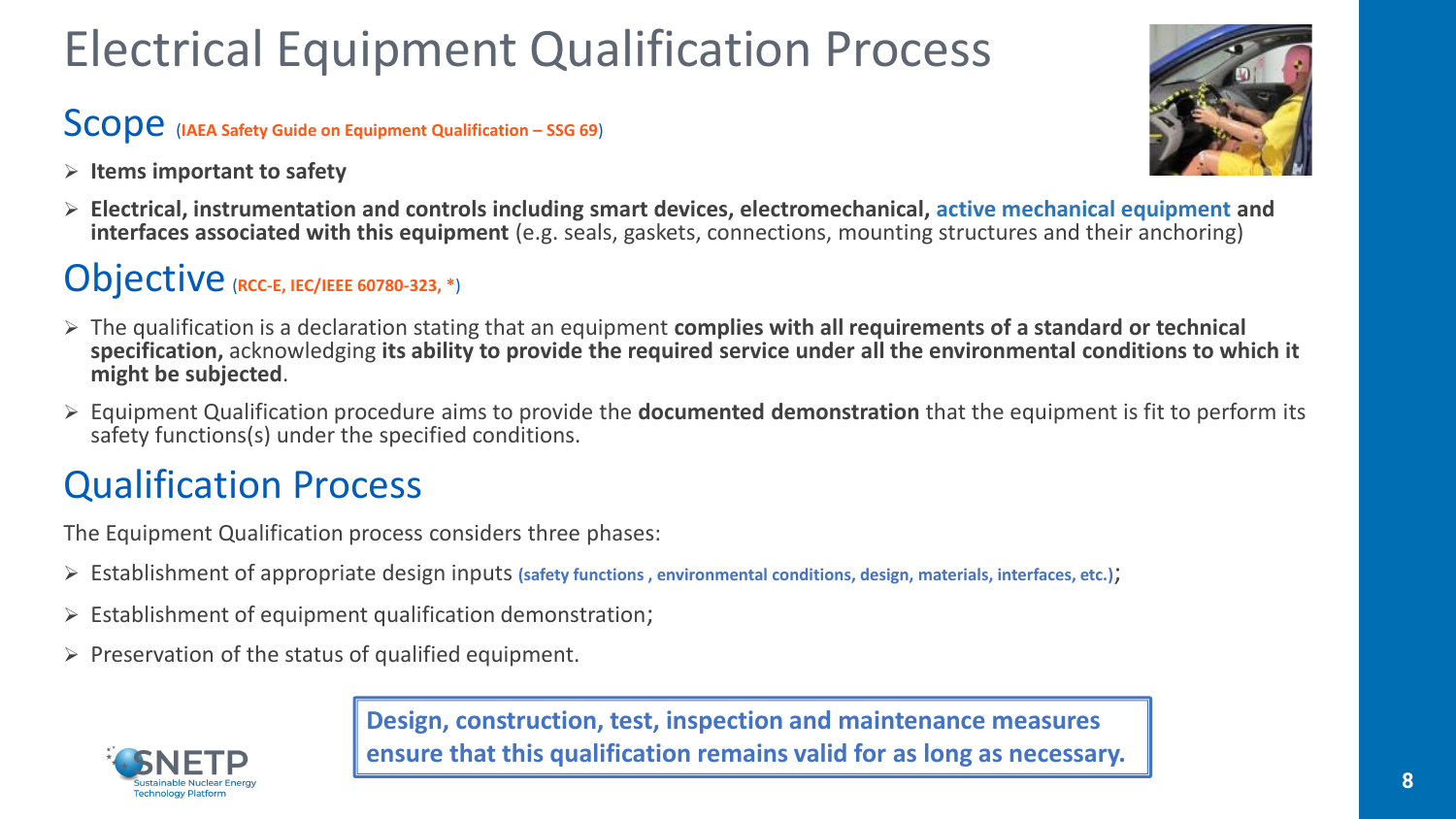#### RCC-E Qualification quick illustration



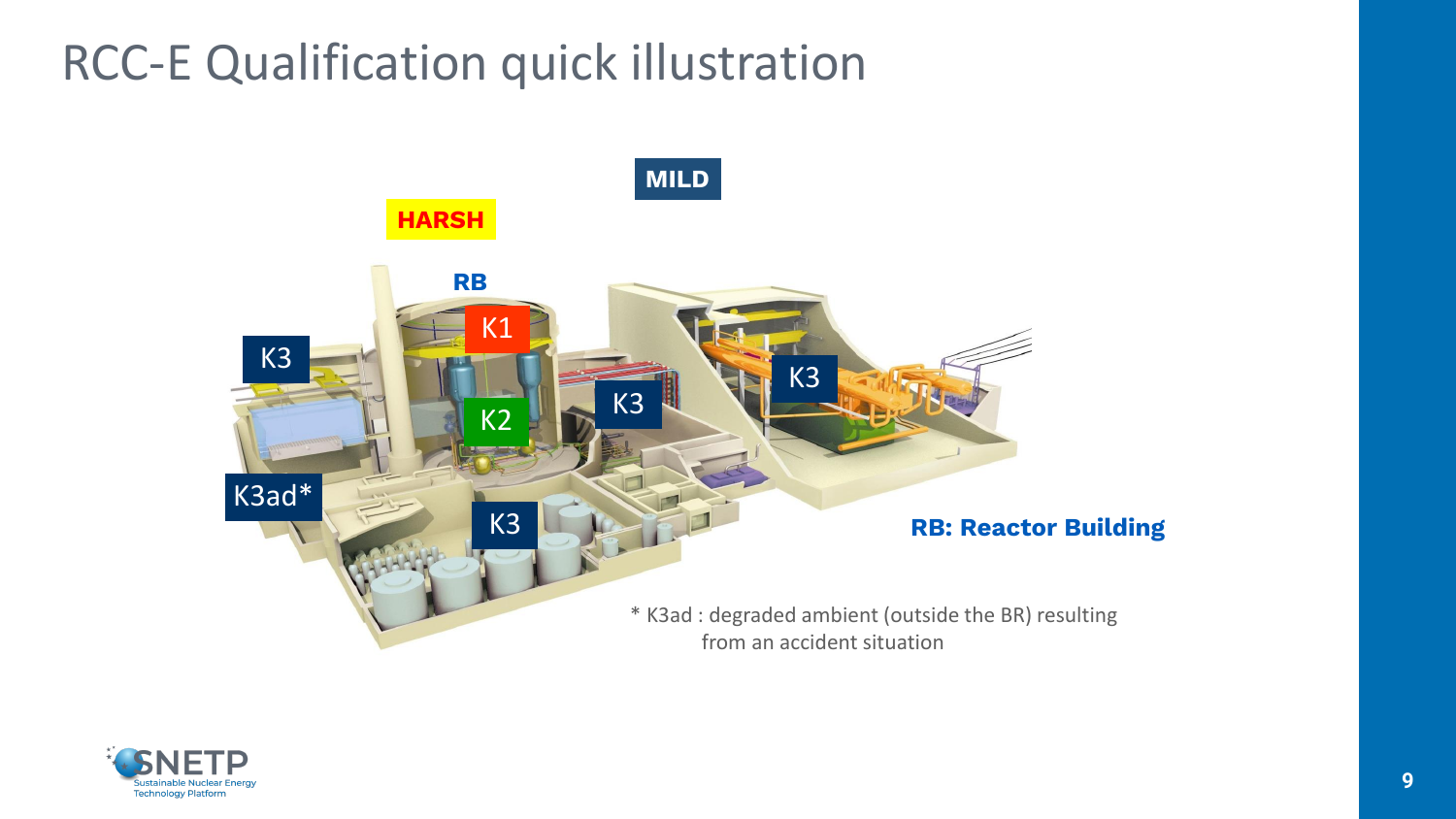#### RCC-E Qualification quick illustration

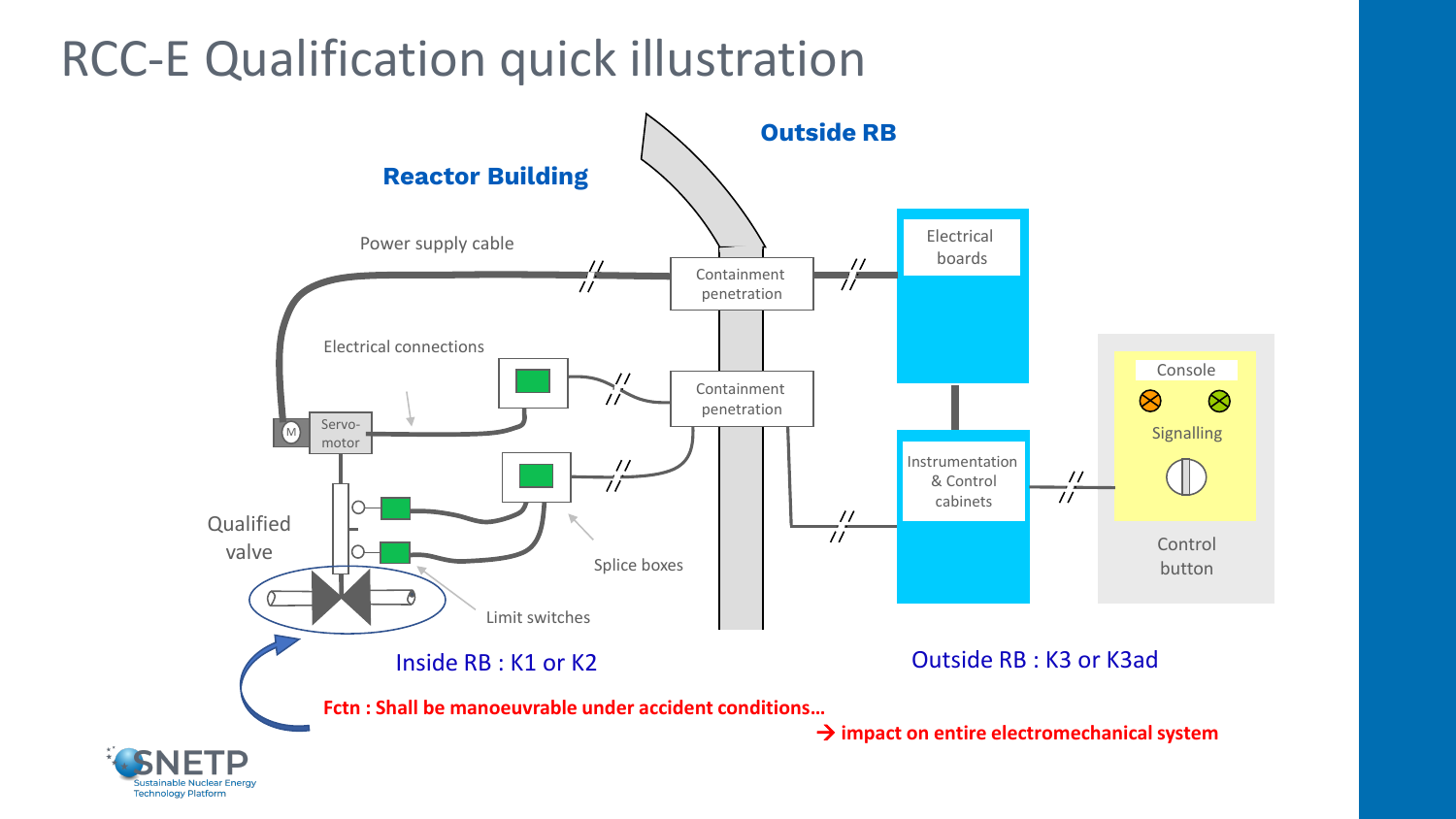### RCC-E Qualification methods

#### 3 methods are used :

- **Qualification by testing**
- **Qualification by analysis or analogy**
- The **combined method**, which combines the two previous methods

#### 3 steps are systematically involved :

- **Defining the strategy**
- Specifying the relevant **tests** based on the qualification strategy and requirements
- **EXP** Drafting the **Qualification Summary Report** in order to
	- identify the concerned equipment and scope of validity, including qualified life assumption
	- summarise the obtained results

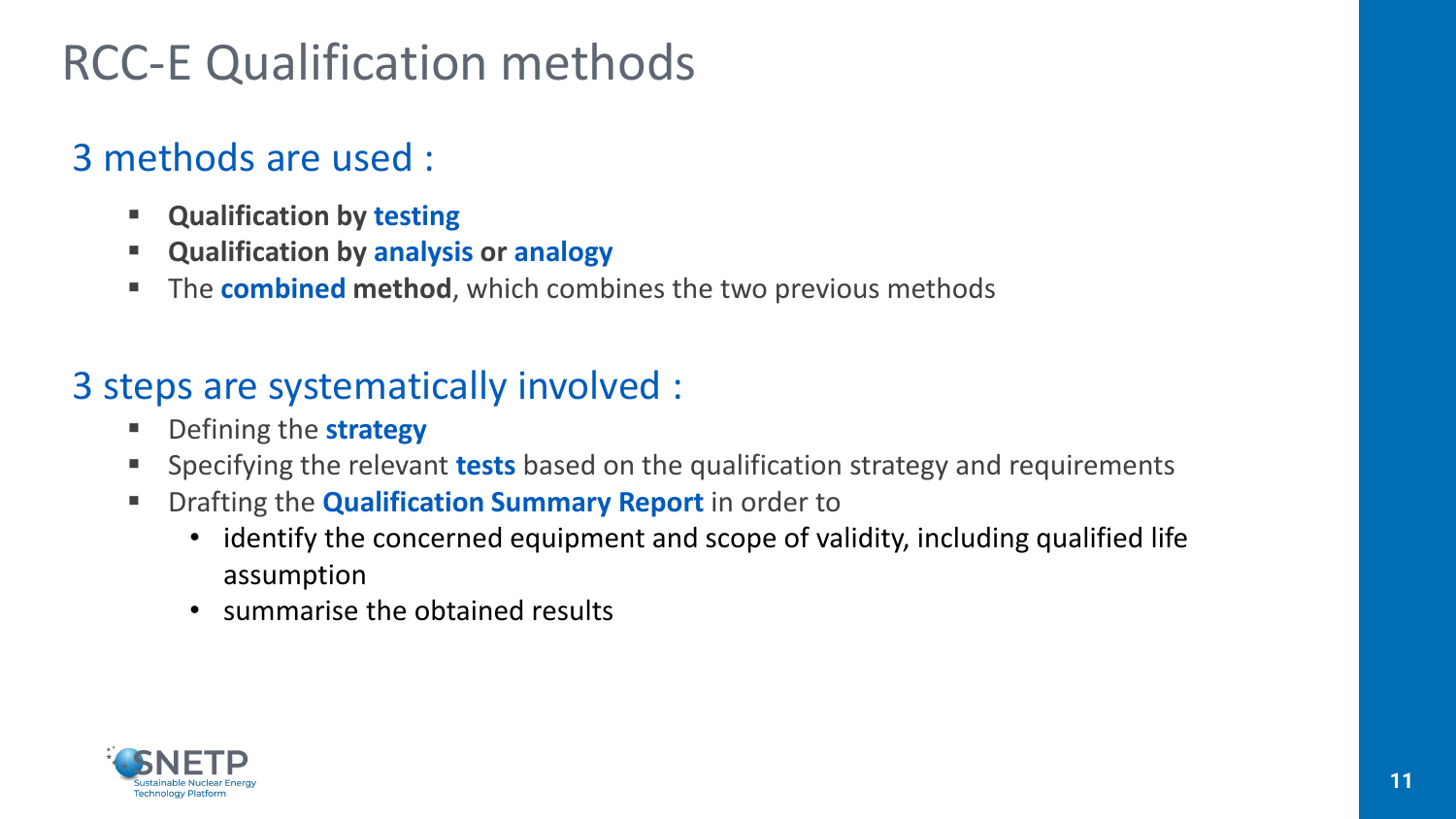### RCC-E Qualification : practical aspects

#### When testing is required the specification defines 4 major steps :



• Tests ought to be carried out using a **representative configuration.**



• **Reference Tests** : their repetition during the sequence (at least at the end of each phase) allows to detect a malfunction of the equipment which may occur during previous tests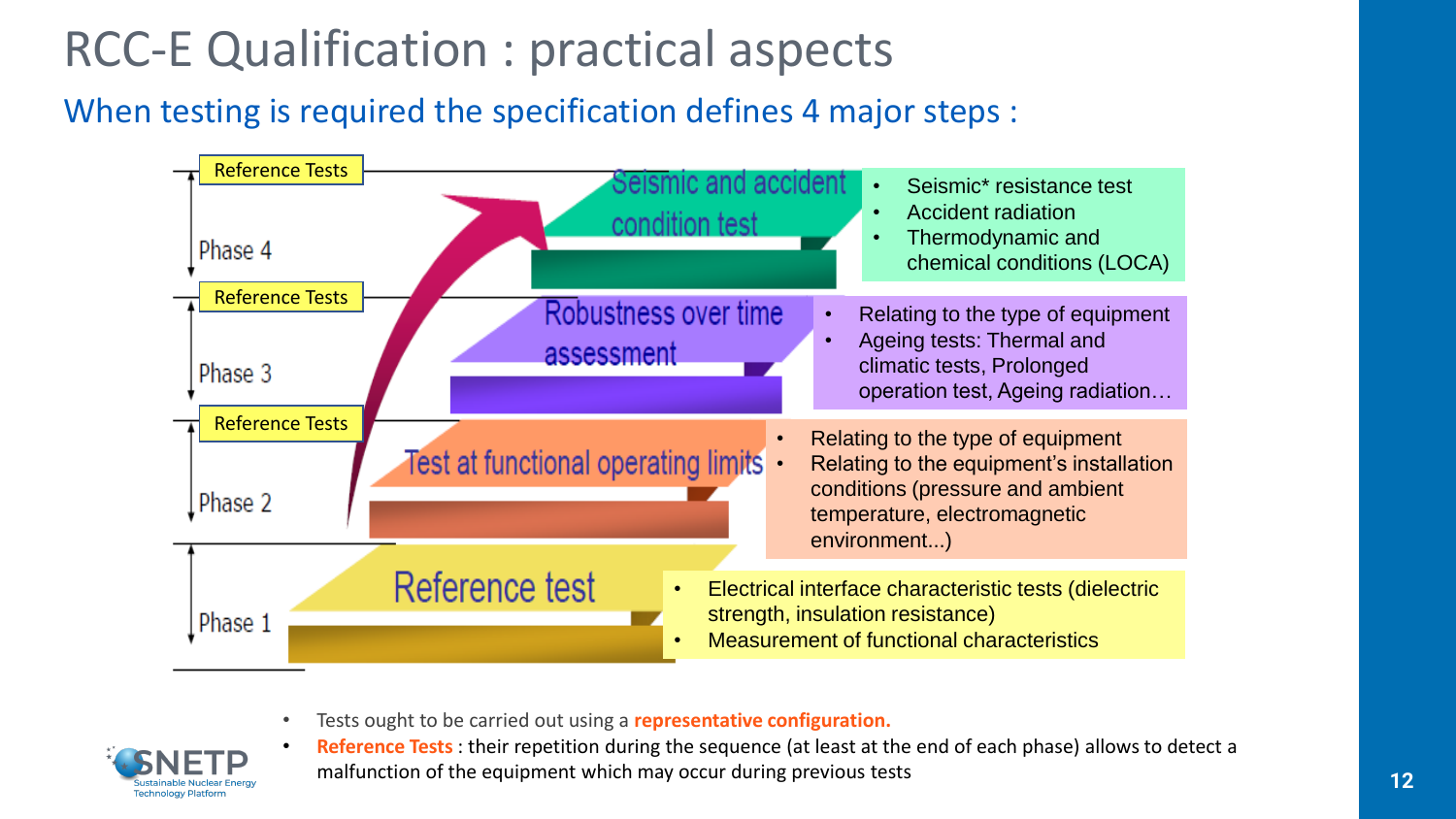### RCC-E Qualification of Smart Devices

The industry has been providing over the years more and more "intelligent" devices in nuclear safety systems, moving away from the traditional analog devices.

These devices contain two separate fields requiring proof of ability to perform their specified safety function :

- ➢ **Hardware** (previous method is mandatory)
- ➢ **Software**

They **could take advantage of positive industrial operational experience**, but often the software development lifecycle **does not provide** the proofs required for the nuclear I&C standards (not developed according to IEC 61513, IEC 62138 or IEC 60880).

#### → **There is a need for an adequate definition and qualification method :**

- ➢ IEC 62671 (SC45A) introduces *Digital Devices of Limited Functionality* (DDLF) and a specific qualification process,
- ➢ IEC 61508 concerns functional safety of electrical/electronic/programmable electronic safety-related Systems (safety in a general meaning, not specifically nuclear).

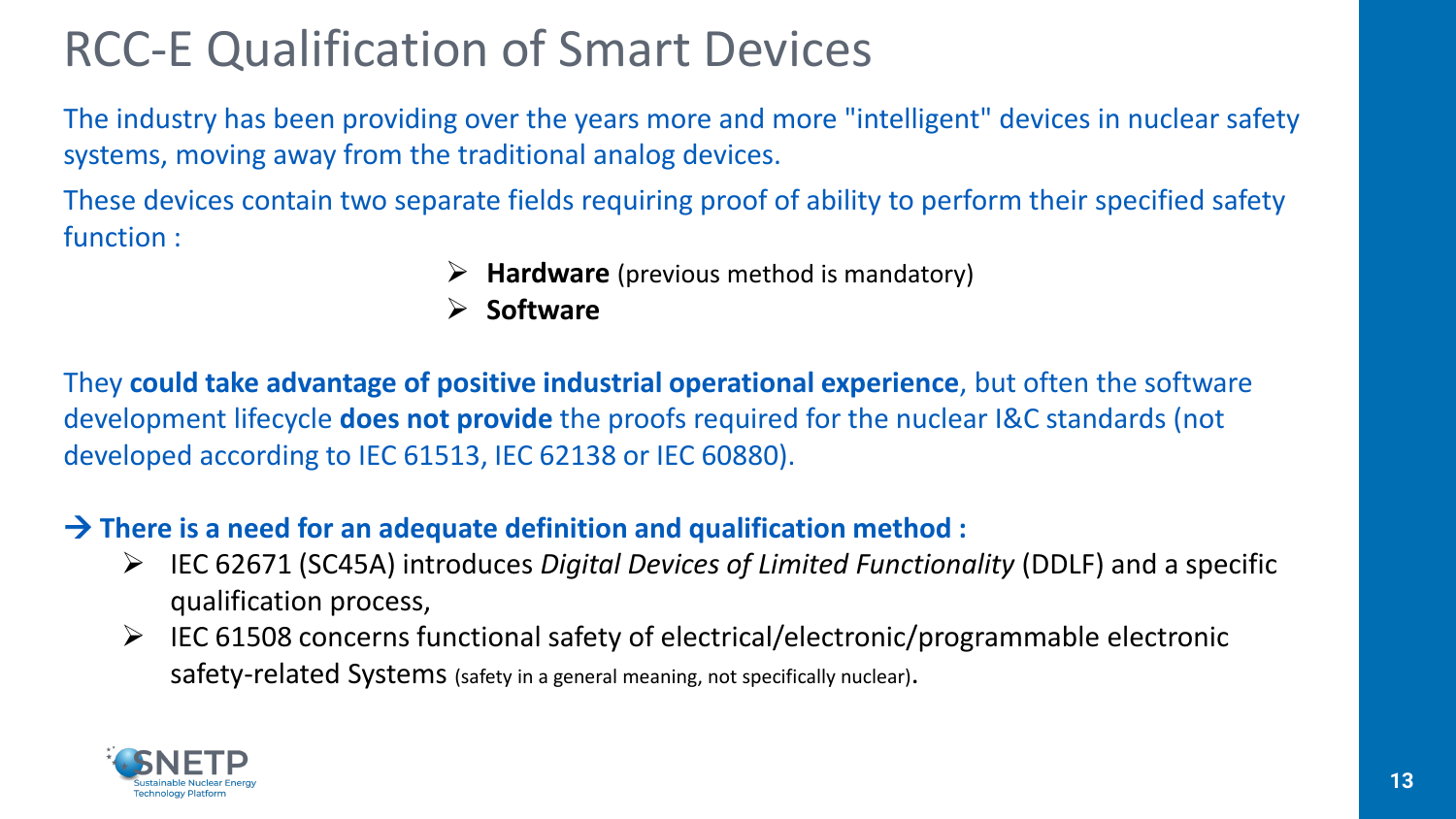### RCC-E Qualification of Smart Devices

Qualification following IEC 62138, IEC 60880 is possible but at what a cost…!

RCC-E provides 2 paths :

- $\triangleright$  General case, applicable to all such DDLFs  $\rightarrow$  IEC 62671
- $\triangleright$  One preferred qualification method for devices which have been SIL (Safety Integrity Level) certified according to IEC 61508 (accelerated process if assumptions OK) :
	- $\checkmark$  Graded and flexible approach with complementary nuclear requirements
	- $\checkmark$  Transfer of certificate, documentation accessible in audit
	- $\checkmark$  Short qualifying period

The output of this process leads to an Evaluation and Application Report (EAR) attached to the qualification documentation.

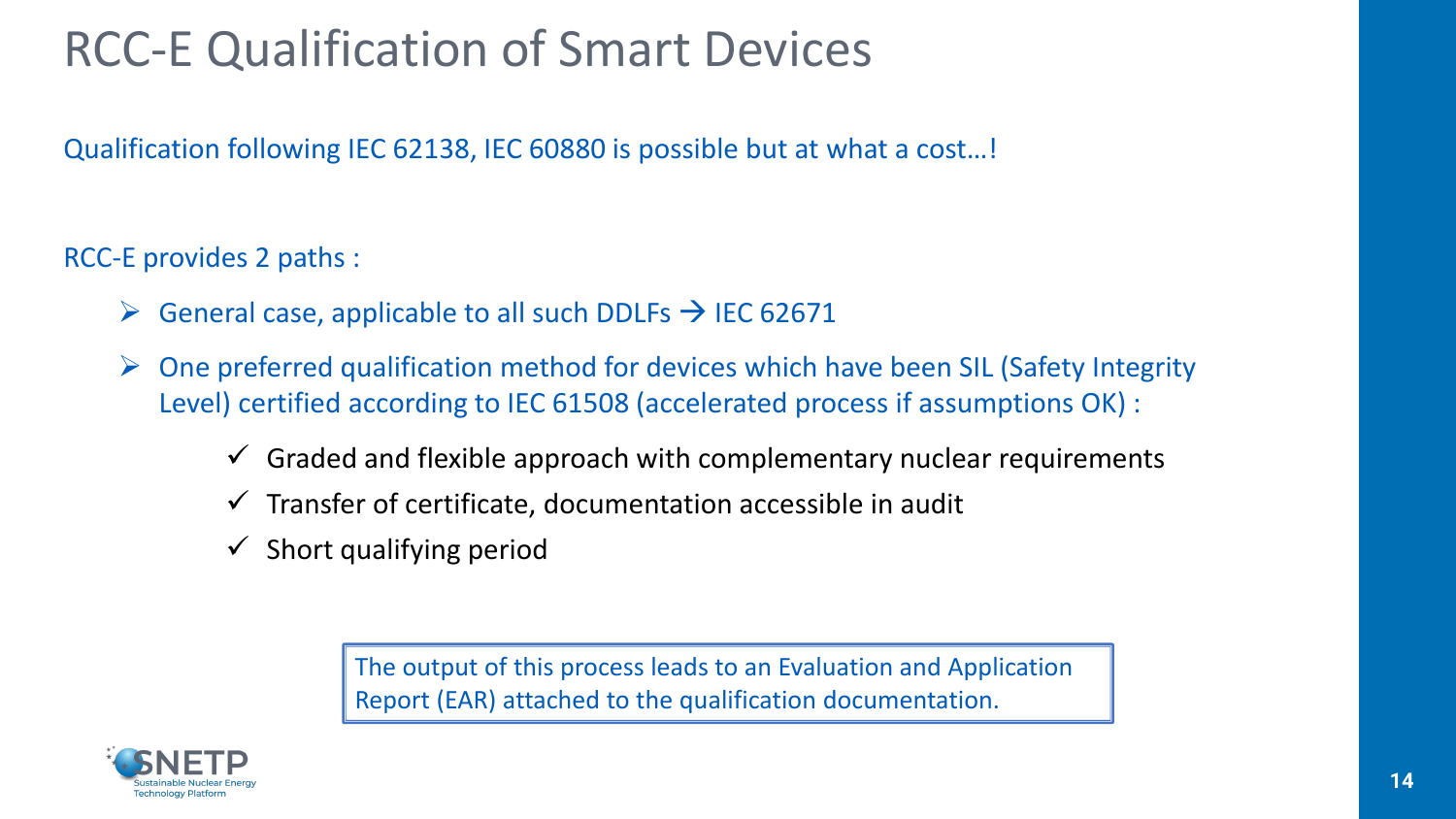## Qualification preservation

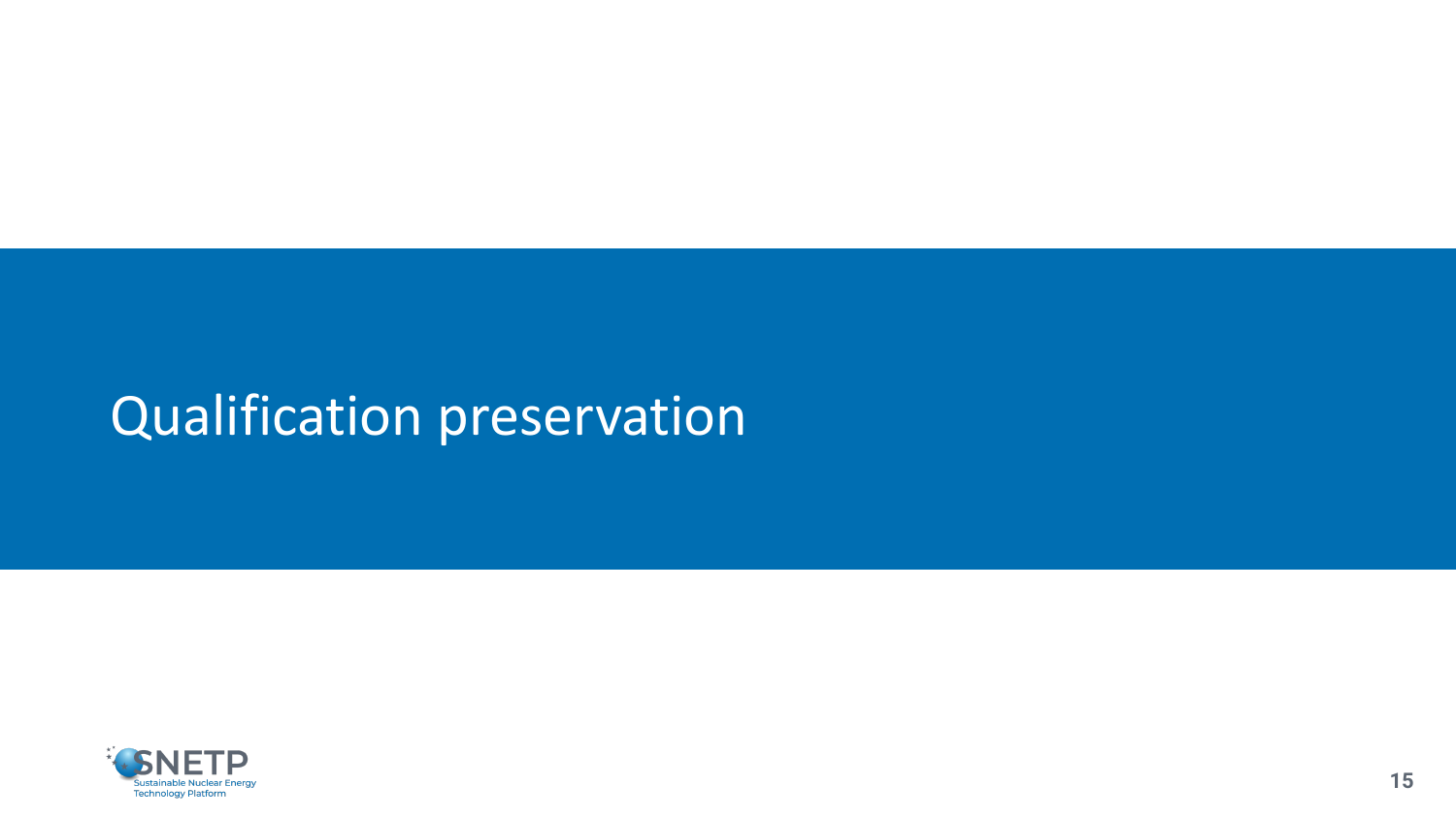### RCC-E Qualification preservation

Performing all the previous steps demonstrates the equipment's ability to comply with the specified requirements.



Qualification during assembly and during the intended period of operation needs to be challenged by:

- preserving the qualification during manufacture,
- preserving the qualification during operation, by applying operating procedures (requirements and recommendations identified during the qualification process) and monitoring the equipment in service.



A failure to meet any requirement **shall** immediately challenge the equipment's qualification **status**.

This shall require Revalidation of the qualification status via the « re-assessment qualification process »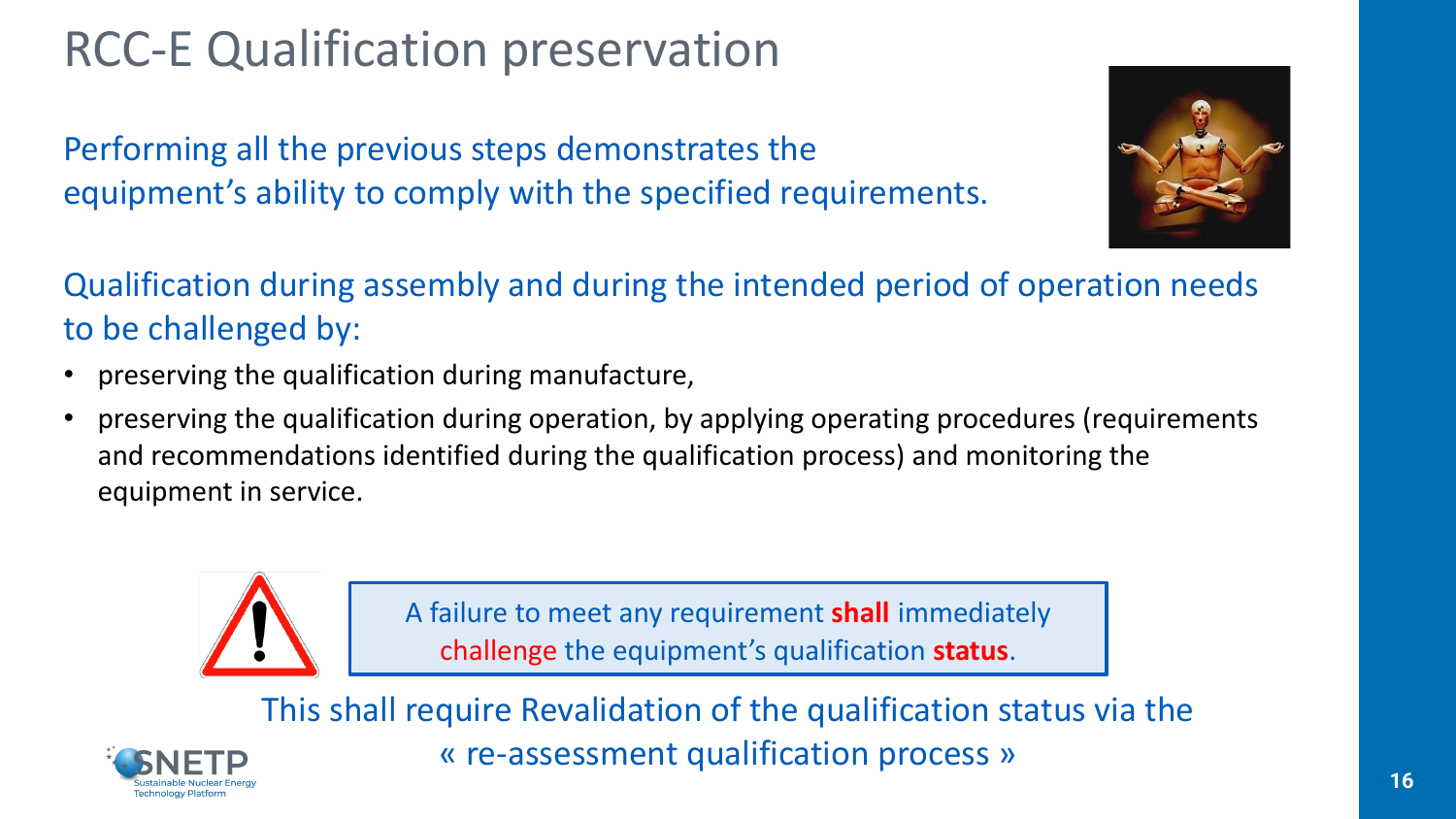### RCC-E Qualification re-assesment

Qualification re-assessment may arise due to non-compliance with recommendations, change of environment, operating beyond the planned period of operation (LTO), etc.

This shall induce performing a qualification extension programme before the equipment's service life exceeds the qualified life (or qualified limit conditions).

It is necessary to :

- Define the sequence of tests for assessing specific behaviour over time.
- Aanalyze the available qualification data (initial qualification, plant site effective loading and service monitored conditions…)
- Repeat the qualification process based on the new data

This leads to defining a new qualified life of each equipment (sometimes shorter than initial one due to change of environment), and sometimes to changing the equipment in order to ensure safety during the defined period of operation.

The methods included RCC-E are compliant with IEC/IEEE 60780-323.

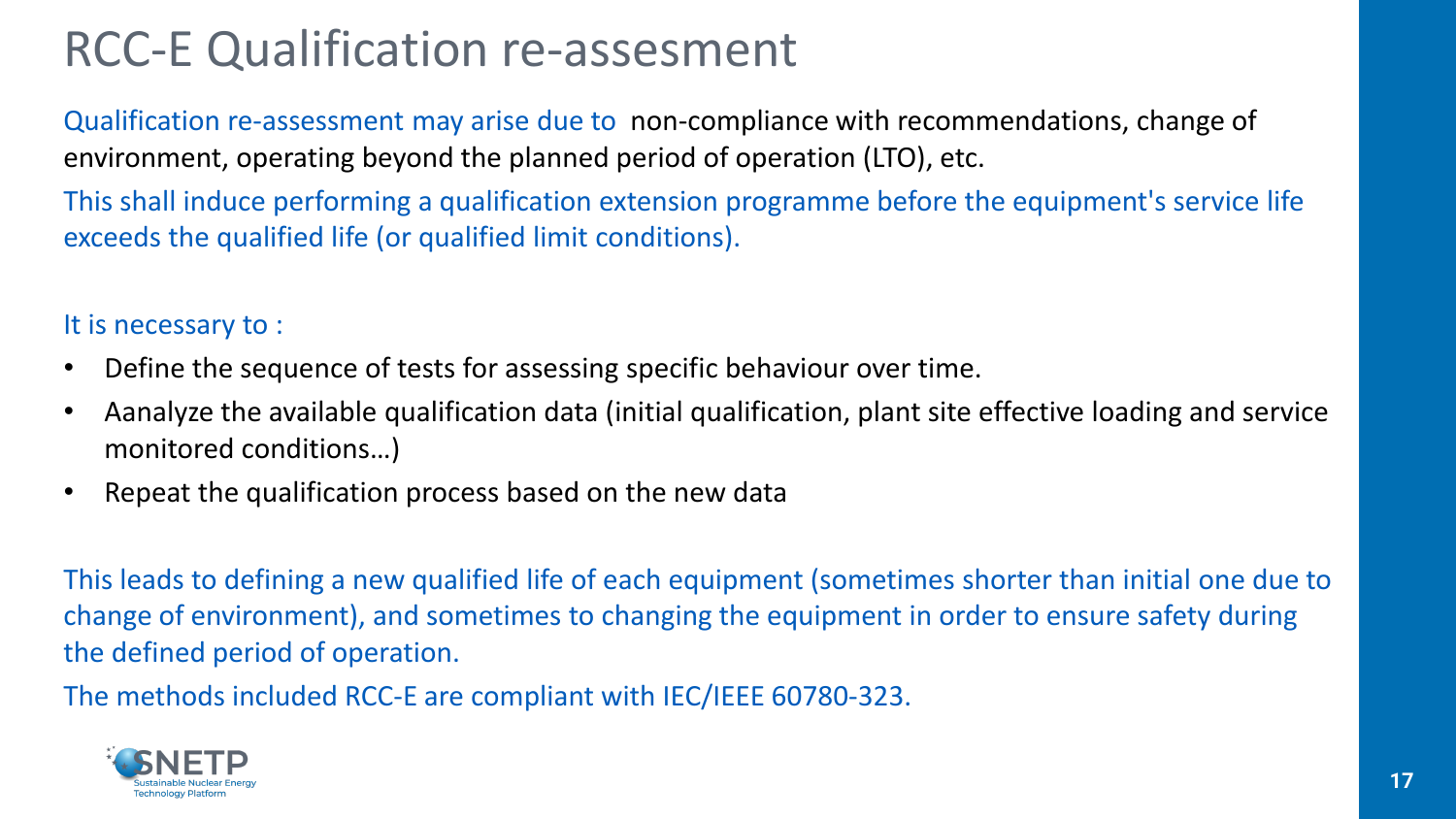# Any questions ?